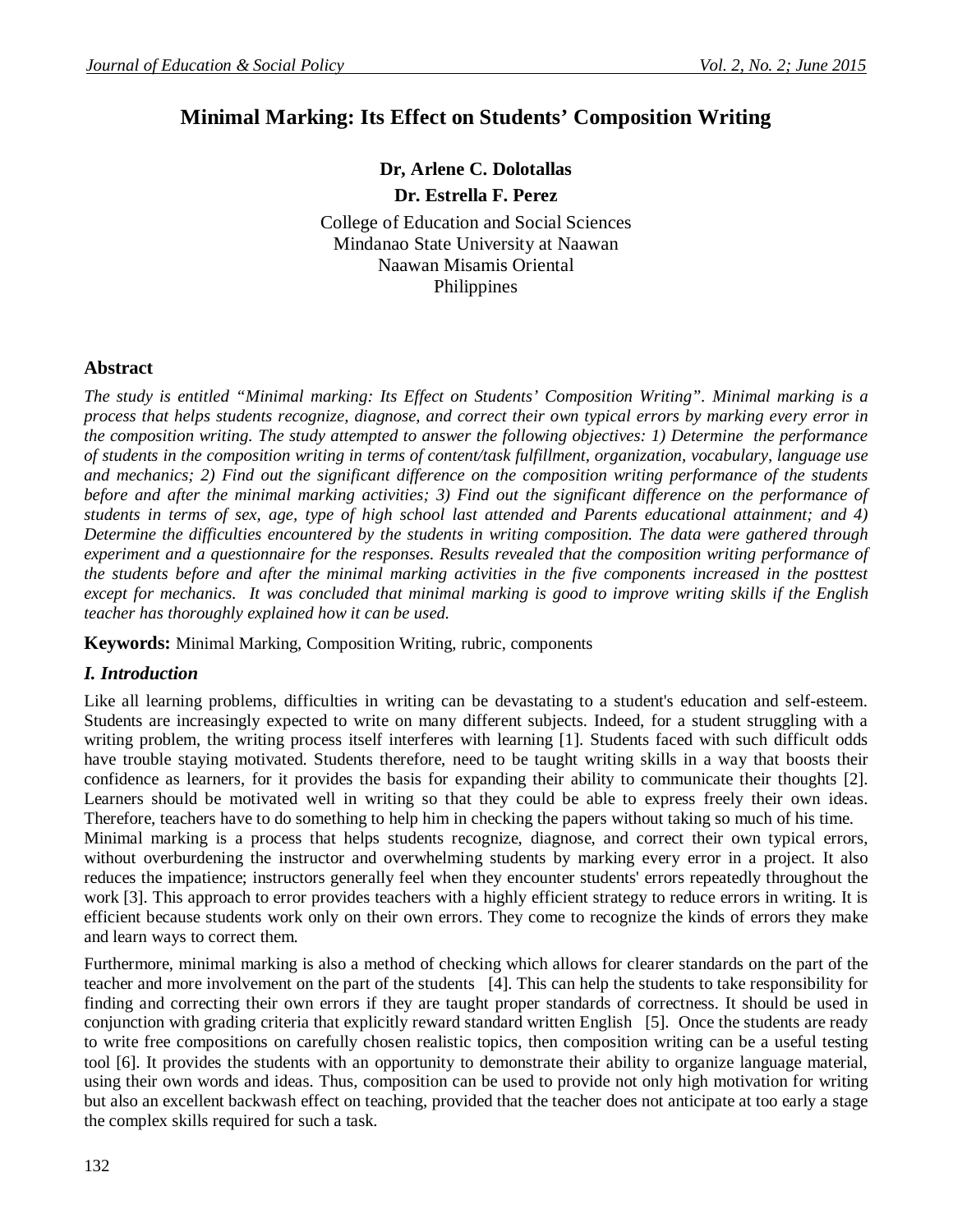Indeed, the individual learner needs a teacher who can help students to become successful in the near future; thus, the most important breakthrough of the teacher should be to identify the strategies fit to the need of the students [7]. Teachers must be researcher of the teaching strategies in order to facilitate learning especially in writing composition.

# *II. Methodology*

There were twenty seven (27) first year Bachelor of Elementary Education major in Science and Health college students of Mindanao State University at Naawan, Naawan, Misamis Oriental who were involved in the study and were currently enrolled in English I(Communication Arts). The data were gathered through experiment and a questionnaire was used. The rubric was used as scoring instrument by the five English teacher- raters to evaluate the composition writing performance in the pretest and posttest of the students. The students were given five (5) different topics to develop in five (5) different sessions. The study used the pre-experimental design.

### *III. Results and Discussions*

Table 1 presents the composition writing performance of the students on the pretest given the topic "My Most Embarrassing High School Experience" and the posttest with the topic "Most Loved Person in My Life". The overall performance of the students' pretest increased in the posttest. This shows that their writing performance improved after the five (5) minimal markings activities which probably would have increased greatly if the students were given more writing activities.

| PRETEST     |       |  |  |  | <b>POSTTEST</b>                                                                                  |       |  |  |            |                                  |
|-------------|-------|--|--|--|--------------------------------------------------------------------------------------------------|-------|--|--|------------|----------------------------------|
|             | Score |  |  |  | Components Total Mean Std. Mastery Description Total Mean Std. Mastery Description<br>Dev. Level | Score |  |  | Dev. Level |                                  |
| Fulfillment |       |  |  |  | Content/Task 30 21.81 2.11 72.7 Ave. to Good 30 22.54 1.91 75.1 Ave. to Good                     |       |  |  |            |                                  |
|             |       |  |  |  | Organization 20 14.73 1.59 73.7 Ave. to Good                                                     |       |  |  |            | 20 15.89 1.35 79.4 Ave. to Good  |
|             |       |  |  |  | Vocabulary 20 13.90 1.41 69.5 Poor to Ave.                                                       |       |  |  |            | 20 14.59 1.49 73.0 Ave. to Good  |
|             |       |  |  |  | Language Use 25 16.28 1.82 65.1 Poor to Fair                                                     |       |  |  |            | 25 17.04 2.09 68.2 Poor to Fair  |
|             |       |  |  |  | Mechanics 5 3.48 0.55 69.6 Ave. to Good                                                          |       |  |  |            | 5 3.22 0.41 64.4 Poor to Fair    |
|             |       |  |  |  | Overall 100 70.21 6.81 70.2 Ave. to Good                                                         |       |  |  |            | 100 73.28 6.67 73.3 Ave. to Good |

The table shows that most of the students' scores in the five components increased in the posttest except for mechanics which can be attributed to their attitude and feeling that the items like spelling, punctuation, paragraphing, and capitalization were not important in writing. Organization has the highest increase of score as shown on their mastery levels. This probably was due to the fact that their English teacher discussed the topic on organization thoroughly. Only content and organization have attained 75% mastery level in the post test. The researcher believes that as children progress through school, they are increasingly expected to express what they know about many different subjects through writing. The language use and mechanics components got poor to fair mastery level after the conduct of the five minimal marking activities. Table shows that the language use and mechanics have not shown improvement in the posttest. Most of the students have problems on grammar in terms of the correct usage of the verb tenses and correct spelling, punctuation, paragraphing and capitalization. This shows that the participants have not mastered the rules on subject-verb agreement, correct syntax and perhaps confusions on the appropriate use of the tenses of the verbs considering that there were twelve (12) tenses of the verbs. Moreover, the students were not given opportunity to demonstrate their ability to organize language material because of the short time spent in the conduct of the study.

Table 2 presents the summary of the performance of students on the five components in writing composition.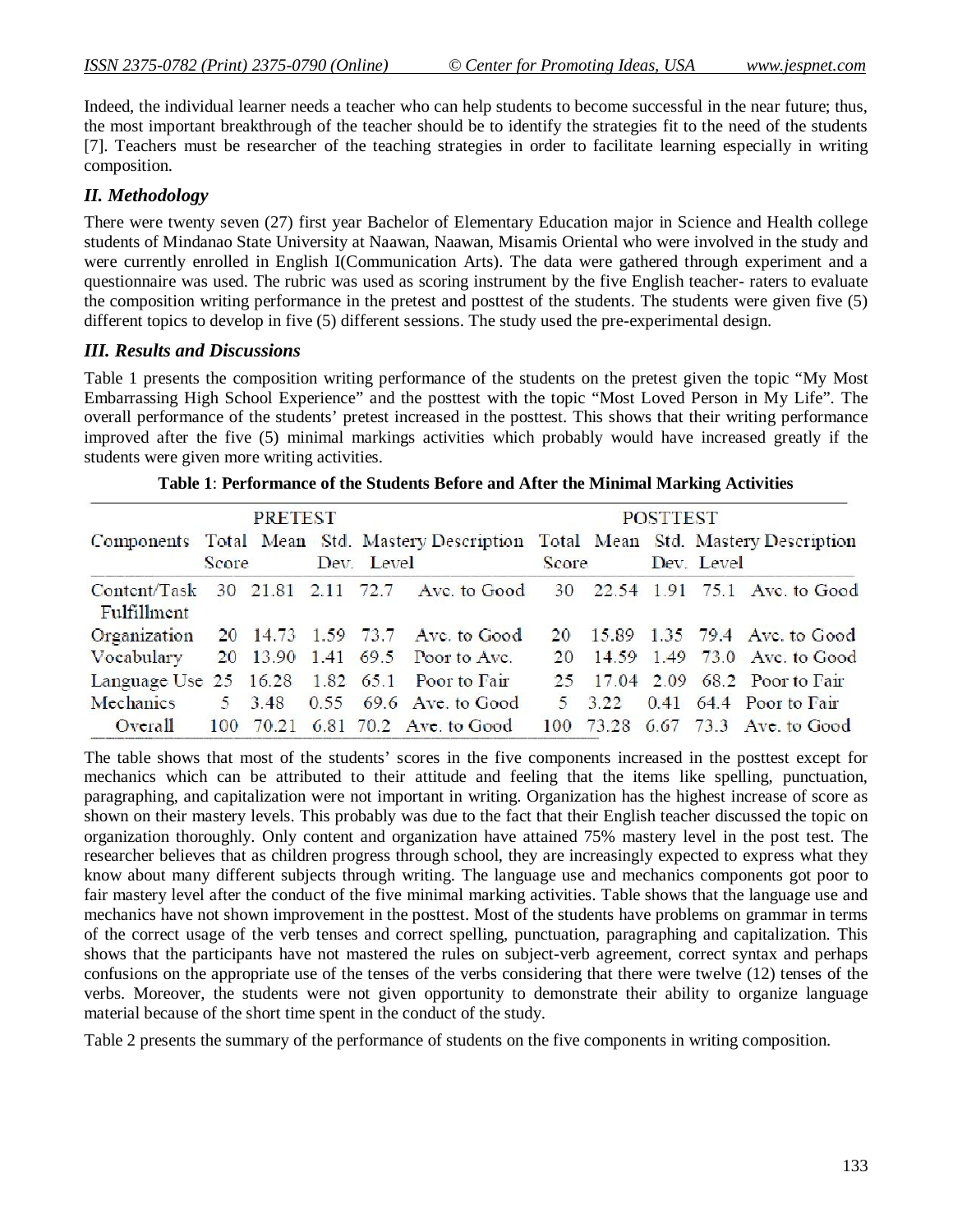| $N = 27$<br>Components   | Z.        | P- value |  |
|--------------------------|-----------|----------|--|
| Content/Task Fulfillment | $-1.845$  | .065     |  |
| Organization             | $-3.151*$ | .002     |  |
| Vocabulary               | $-2.234*$ | .026     |  |
| Language Use             | $-1.843$  | .065     |  |
| Mechanics                | $-2.956*$ | .003     |  |
| Total                    | $-2.463$  | .014     |  |

#### **Table 2: Summary of Wilcoxon – Signed Ranks Test Results**

 $*$  p $< .05$ 

Using the tool Wilcoxon- Signed Ranks Test revealed that there was a significant difference on the performance of the students in terms of organization, vocabulary, and mechanics. This means that the organization and vocabulary improved after the minimal markings activities though their mechanics decreased significantly. The students can arrange ideas logically with coherence and unity not anymore jumping from one unrelated ideas to another. The transitions used between paragraphs and sentences are good and in the adequate length. The vocabulary also improved after the series of activities. They used good vocabulary properly although there were some errors in spelling like the word good luck, prefer, and it means, and others, punctuation, paragraphing, and capitalization of words which proved that there's errors in mechanics. This shows further that it should repeatedly be given time and effort by their English teacher. Minimal marking activities can still improve the performance of students in writing composition if given enough practice. Content/task fulfillment and language use were not significant as shown in the p-value of .065 respectively. The content/task fulfillment and language use did not show improvement after the five (5) minimal marking activities. This means that the thesis statement, presentation of arguments, correct grammar and correct construction of sentences in writing composition were not given importance by the students. It maybe these items were not given much effort to be developed. Good writing includes the concrete, specific detail the reader needs before he can understand exactly the idea the writer is trying to present. It needs correct choice of words to be used in the paper.

|                          | <b>SEX</b> |          | AGE        |         |
|--------------------------|------------|----------|------------|---------|
| Components $N = 27$      |            | P- value |            | P-value |
| Content/Task Fulfillment | $-116$     | .908     | $-1.260$   | .208    |
| Organization             | $-116$     | .908     | $-.272$    | .786    |
| Vocabulary               | $-.232$    | .816     | $-.668$    | .604    |
| Language Use             | $-1.275$   | .202     | $-.2.050*$ | .040    |
| Mechanics                | $-1.604$   | .109     | $-.075$    | .940    |
| Overall                  | $-.077$    | .938     | $-.691$    | .489    |

 $*p<.05$ 

Results from the Mann-Whitney Test revealed no significant differences existed between males and females in all the components. Significant differences in language use can be noted in terms of age which can be attributed to the maturity of the students. In terms of sex, the associated probabilities are greater than .05 which led to the nonrejection of the null hypothesis. This means that there is no significant difference on the composition writing performance of students in terms of this variable. In terms of age, only the language use is significant since the pvalue is less than .05 which led to the rejection of the null hypothesis. For other components, the null hypothesis is not rejected. This means that age can affect the language use like correct grammar and construction of complex sentences by the students.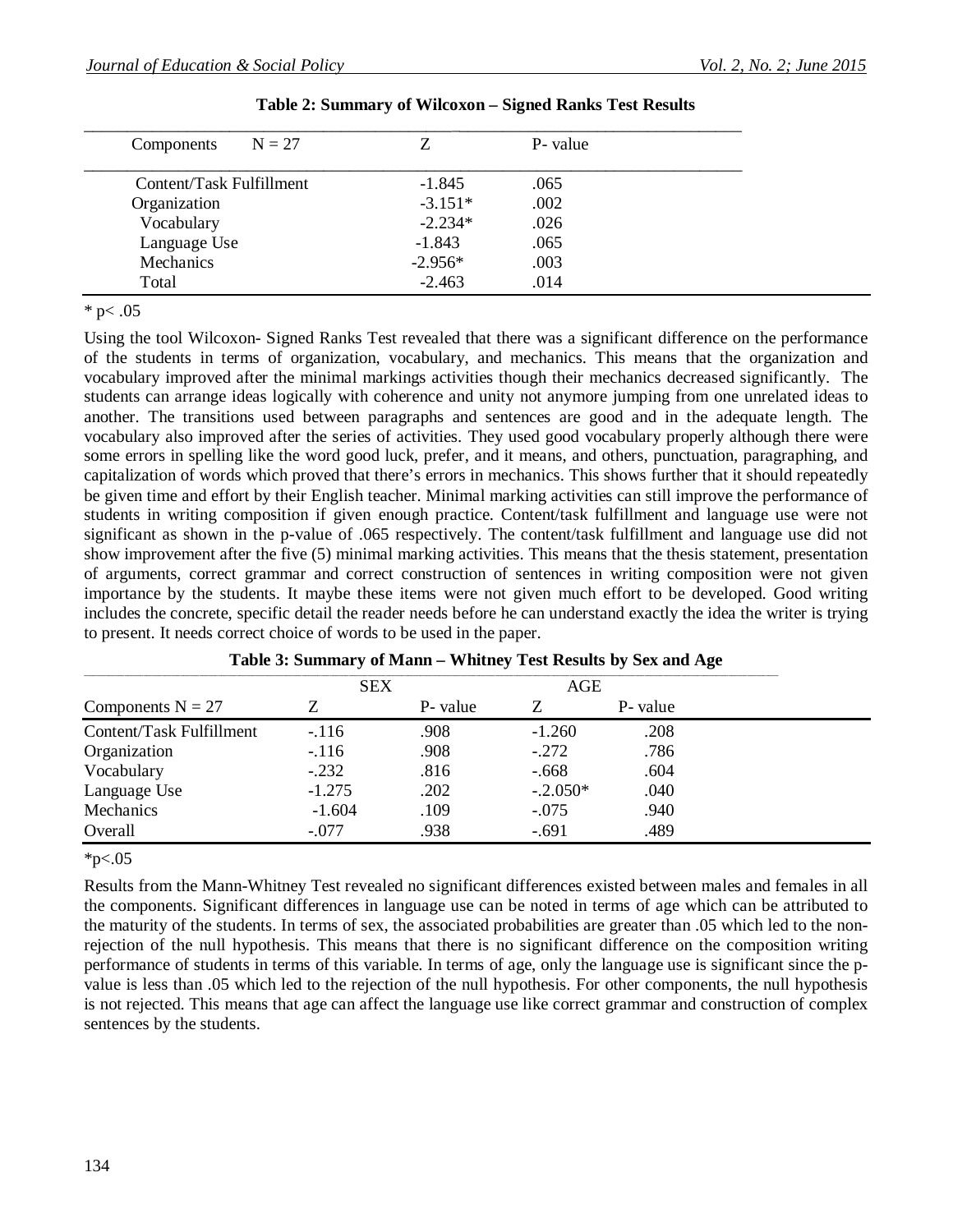|                          |         | School Type | Parents' Educ. Attainment |          |  |
|--------------------------|---------|-------------|---------------------------|----------|--|
| Components $N = 27$      |         | P- value    |                           | P- value |  |
| Content/Task Fulfillment | $-.204$ | .838        | $-.798$                   | .425     |  |
| Organization             | $-.556$ | .578        | $-.103$                   | .918     |  |
| Vocabulary               | $-.380$ | .704        | $-.542$                   | .588     |  |
| Language Use             | $-.058$ | .953        | $-.180$                   | .857     |  |
| Mechanics                | $-.266$ | .790        | $-.313$                   | .754     |  |
| Overall                  | $-.904$ | .366        |                           | 1.00     |  |

| Table 4. Summary of Mann - Whitney Test Results by School Type and Parents' Educational Attainment |  |  |  |  |
|----------------------------------------------------------------------------------------------------|--|--|--|--|
|----------------------------------------------------------------------------------------------------|--|--|--|--|

 $*p<.05$ 

Results from the Mann-Whitney Test showed no significant difference on the school type in several components except on content/ task fulfillment in terms of parents' educational attainment. In terms of school type, the associated probabilities are more than .05 which led to the non-rejection of the null hypothesis. This shows that the type of school did not have bearing on students' performance. In terms of parents' educational attainment, only the content/task fulfillment is significant since the p-value is less than .05 which led to the rejection of the null hypothesis. For other components, the null hypothesis is not rejected. This shows that there is a significant difference in the performance of students in terms of parents' educational attainment. The students can present ideas or arguments in writing composition when their parents are educated for they can give ideas and discuss.

| Activity | Mean  | <b>Standard Deviation</b> |  |
|----------|-------|---------------------------|--|
|          |       |                           |  |
|          | 5.81  | 2.90                      |  |
| ∍        | 9.19  | 4.46                      |  |
| 3        | 10.70 | 5.43                      |  |
| 4        | 12.78 | 4.98                      |  |
| 5        | 15.26 | 6.91                      |  |
| Over-all | 53.96 | 13.42                     |  |
|          |       |                           |  |

Table 5 shows the number of errors committed by students in every activity. Activity 1 composed of one paragraph composition with the topic "Luck", activity 2 had two (2) paragraphs with the topic "My Broken Dream", activity 3 had three (3) paragraphs with the topic "A Depressing Place", activity 4 had four (4) paragraphs with the topic "My Study Habit" and activity 5 had five (5) paragraphs with the topic "My Terrible Vacation". The results indicate increased errors in mechanics which include spelling, punctuation, paragraphing, and capitalization) from activity 1-5 as shown in their respective means. This result may be caused of the increase in the number of paragraph, and as the activity progresses so with the difficulty of the topics.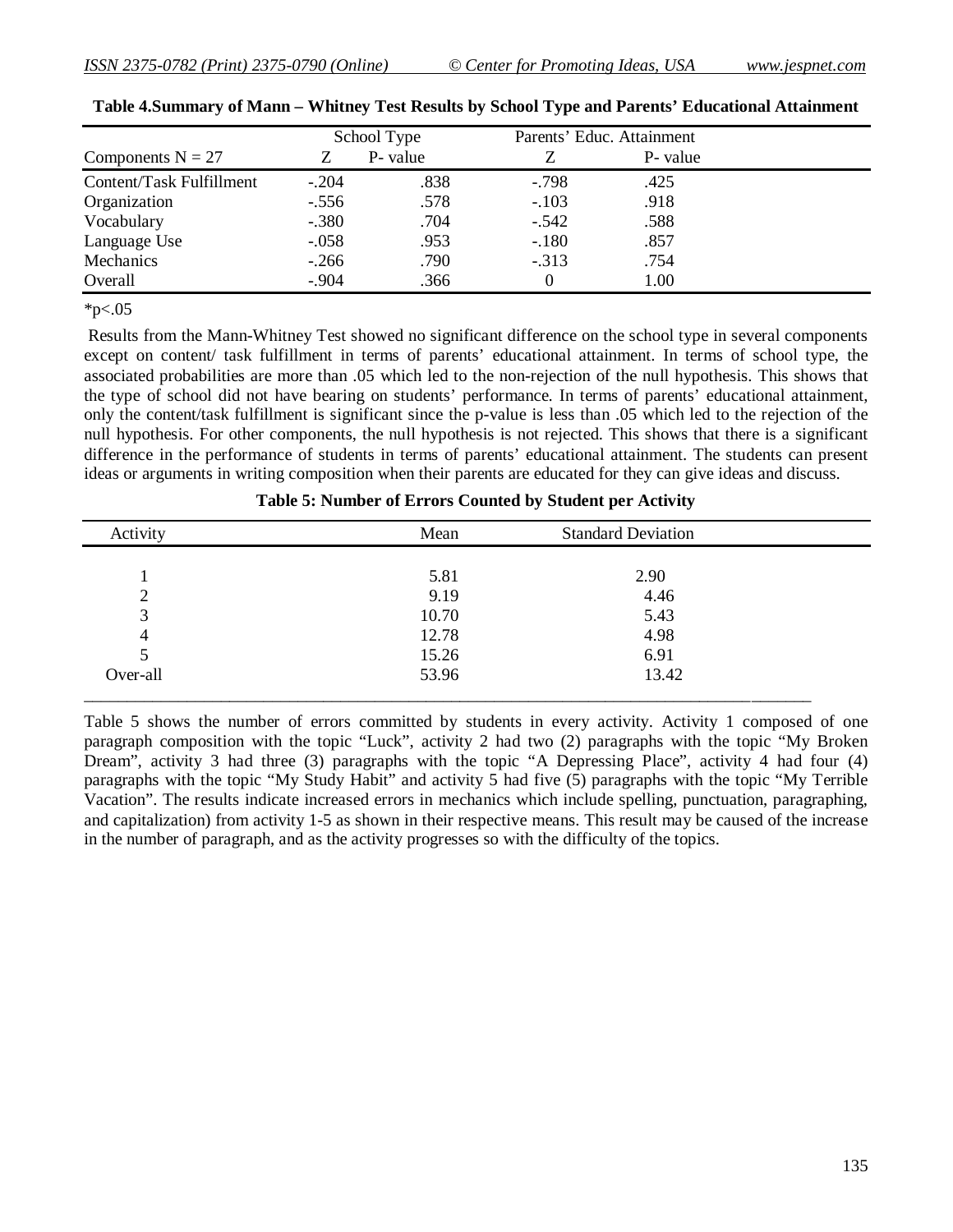#### **Table 6a: Difficulties Encountered By the Students in Writing Composition**

| <b>Indicators Deviation</b>                                    | Mean | Standard | Description        |  |
|----------------------------------------------------------------|------|----------|--------------------|--|
|                                                                |      |          |                    |  |
| 1. I have difficulty in getting started on writing composition |      |          |                    |  |
|                                                                | 3.01 | 0.78     | Sometimes True     |  |
| 2. I got easily distracted during writing tasks.               |      |          |                    |  |
|                                                                | 3.52 | 0.72     | <b>Almost True</b> |  |
| 3. I easily get tired while writing                            |      |          |                    |  |
|                                                                | 2.78 | 0.89     | Sometimes True     |  |
| 4. I have poor use of lines on the paper                       |      |          |                    |  |
|                                                                | 3.00 | 0.83     | Sometimes True     |  |
| 5. I have problems on organizing sentences                     |      |          |                    |  |
|                                                                | 3.26 | 0.76     | Sometimes True     |  |
| 6. I have uneven spacing between letters in writing words      |      |          |                    |  |
|                                                                | 2.89 | 0.89     | Sometimes True     |  |
| 7. I have poor letter formation in organizing ideas            |      |          |                    |  |
|                                                                | 3.04 | 0.85     | Sometimes True     |  |
| 8. I have problems on spelling omissions                       |      |          |                    |  |
|                                                                | 2.78 | 0.85     | Sometimes True     |  |
| 9. I have poor narrative sequencing of ideas                   |      |          |                    |  |
|                                                                | 3.07 | 0.68     | Sometimes True     |  |
| 10. I have poor vocabulary                                     | 3.07 | 0.73     | Sometimes True     |  |

#### **Table 6b.Difficulties Encountered by the Students in Writing Composition (continued)**

\_\_\_\_\_\_\_\_\_\_\_\_\_\_\_\_\_\_\_\_\_\_\_\_\_\_\_\_\_\_\_\_\_\_\_\_\_\_\_\_\_\_\_\_\_\_\_\_\_\_\_\_\_\_\_\_\_\_\_\_\_\_\_\_\_\_\_\_\_\_\_\_\_\_\_

| Indicators                                                                                | Mean | <b>Standard Deviation Description</b> |                |
|-------------------------------------------------------------------------------------------|------|---------------------------------------|----------------|
| 11. I have many misspelled words in writing                                               |      |                                       |                |
|                                                                                           | 2.56 | 0.75                                  | Sometimes True |
| 12. I have committed frequent errors in capitalization, punctuation, and grammar          |      |                                       |                |
|                                                                                           | 3.04 | 0.76                                  | Sometimes True |
| 13. I used inappropriate colloquial Language                                              |      |                                       |                |
|                                                                                           | 3.00 | 0.73                                  | Sometimes True |
| 14. I have difficulty in sentence Structure                                               |      |                                       |                |
|                                                                                           | 3.15 | 0.66                                  | Sometimes True |
| 15. I have difficulty in word sounds, spelling, and meanings                              |      |                                       |                |
|                                                                                           | 3.15 | 0.86                                  | Sometimes True |
| 16. I have difficulty developing and organizing ideas                                     |      |                                       |                |
|                                                                                           | 3.48 | 0.85                                  | Sometimes True |
| 17. I have lack of opinion or sense of audience                                           |      |                                       |                |
|                                                                                           | 2.96 | 0.76                                  | Sometimes True |
| 18. I have difficulty with writing tasks that require creativity and/or critical thinking |      |                                       |                |
|                                                                                           | 3.37 | 0.88                                  | Sometimes True |
| 19. I can write only very short passages                                                  |      |                                       |                |
|                                                                                           | 3.04 | 0.90                                  | Sometimes True |
| 20. I write exceptionally slowly and with great effort                                    |      |                                       |                |
|                                                                                           | 3.33 | 0.88                                  | Sometimes True |

Results showed that the students did not so much encounter difficulties in writing composition. This shows that the participants can write composition easily should they be given topics they really are interested and are not time- pressured. Among the difficulties encountered by students, almost all expressed that they are easily distracted during the writing tasks. This may be because they lack attention in writing composition. They are easily bored while writing which may result to poor construction of sentences.